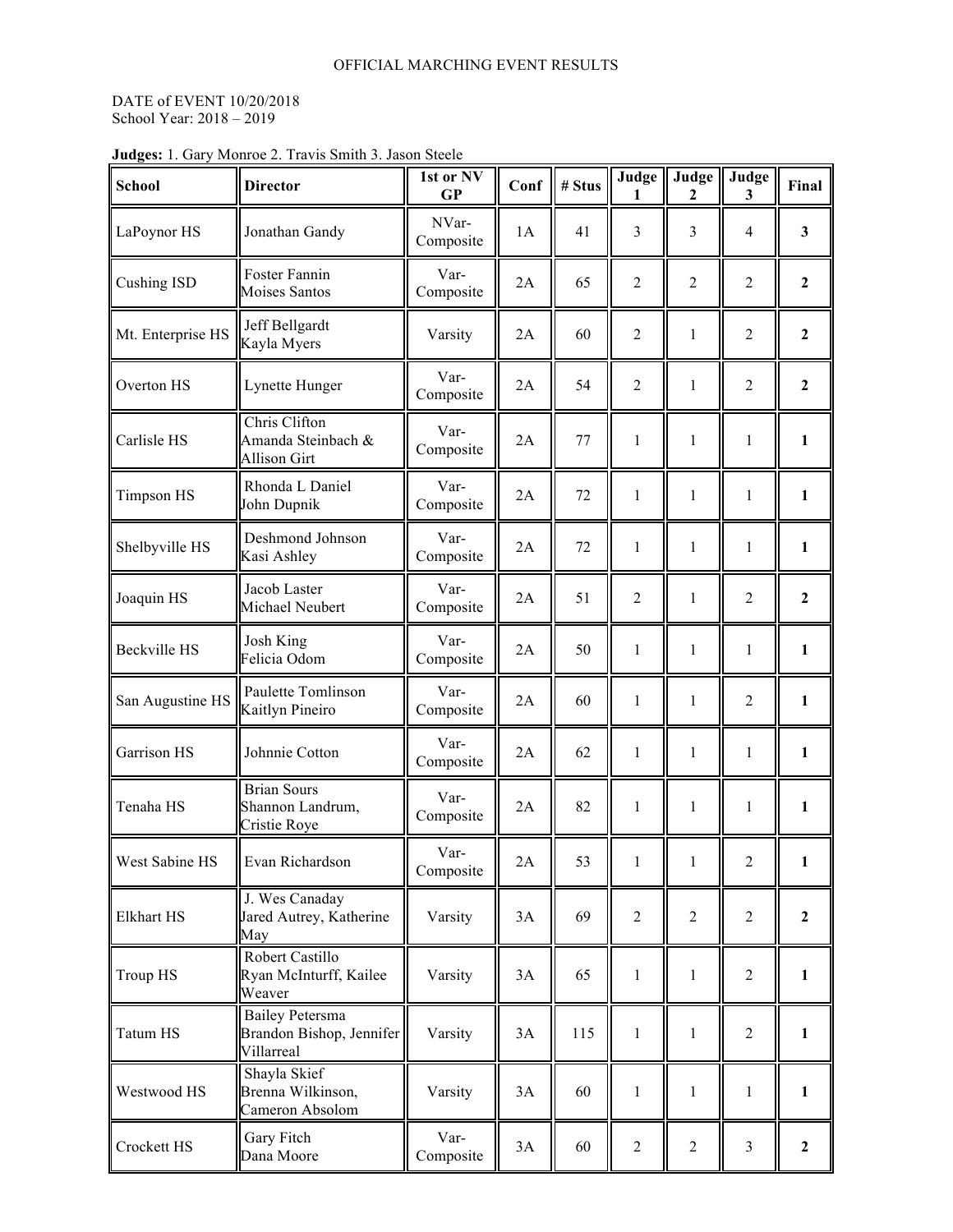| Winona HS            | Justin Ketner<br>Adah Ketner, Amanda<br>Marsh                                                                                                                   | Var-<br>Composite | 3A | 75  | 1              | $\overline{2}$ | 2              | $\overline{2}$ |
|----------------------|-----------------------------------------------------------------------------------------------------------------------------------------------------------------|-------------------|----|-----|----------------|----------------|----------------|----------------|
| Hemphill HS          | Christian Jesmore<br>Jocelyn Cummons                                                                                                                            | Var-<br>Composite | 3A | 55  | 1              | 1              | 1              | $\mathbf{1}$   |
| West Rusk HS         | Grady Haffner<br>Stephanie Haffner,<br>Natalie Wright                                                                                                           | Varsity           | 3A | 103 | 1              | 1              | 1              | $\mathbf{1}$   |
| Arp HS               | Chris Cook<br><b>Christy Rodriguez</b>                                                                                                                          | Var-<br>Composite | 3A | 90  | $\mathbf{1}$   | $\overline{2}$ | $\mathbf{1}$   | $\mathbf{1}$   |
| Chapel Hill HS       | Joseph Hewitt<br>Nick Kelley, Associate<br>Director. Adona<br>Donovan, Asst. Director.<br>Chelsye Newland, Head<br>MS Director. Wade<br>Russell, Asst. Director | Varsity           | 4A | 142 | 1              | 1              | 1              | 1              |
| Henderson HS         | Craig Haynie<br>Dakota Maradiaga,<br>Christi Nyfeler, Hollie<br>Hiott, Brian Straw,<br>Ronnie Ferguson                                                          | Varsity           | 4A | 192 | 1              | 1              | 1              | 1              |
| Van HS               | Aaron Handorf<br>Nick Moore and Timothy<br><b>Bagert</b>                                                                                                        | Varsity           | 4A | 80  | 1              | $\mathbf{1}$   | 1              | $\mathbf{1}$   |
| Athens HS            | Stephen Morman<br>Cheyenne Handorf,<br>Steven Reiss, Andy<br>Nguyen                                                                                             | Varsity           | 4A | 100 | $\overline{2}$ | 1              | 3              | $\mathbf{2}$   |
| Palestine HS         | Adrian S. Alonso<br>Jimmy Shelton, Joshua<br>Kennedy, Nicholas<br>Flores, Jennifer Joslin                                                                       | Varsity           | 4A | 104 | 1              | 1              | $\mathbf{1}$   | 1              |
| <b>Brownsboro HS</b> | Jeff Russell<br>Michelle Stuckey, Jake<br>Ham, Jacob Pierce,<br>Sergio Olivares                                                                                 | Varsity           | 4A | 130 | 1              |                |                |                |
| <b>Bullard HS</b>    | Gary Jordan<br>Samantha Clendenny,<br>Chris Murray, Cameron<br>Warren                                                                                           | Varsity           | 4A | 130 | 1              | 1              | 1              | $\mathbf{1}$   |
| Carthage HS          | Nicholas Durham<br>Wade Hull, Michelle<br>King, Joseph Schaetz                                                                                                  | Varsity           | 4A | 112 | 1              | $\overline{2}$ | $\mathbf{1}$   | $\mathbf{1}$   |
| Huntington HS        | Jonathan Willson<br>Christina Wood, Miranda<br>Clifton                                                                                                          | Varsity           | 4A | 60  | $\overline{2}$ | $\overline{2}$ | $\overline{2}$ | $\overline{2}$ |
| Center HS            | Chris Smith<br>Christina Smith, Patrick<br>Conn, Roy McLerran,<br>Marina McLerran                                                                               | Varsity           | 4A | 220 | 1              | 1              | 1              | 1              |
| Rusk HS              | Gehrig Blankenship<br>Brittany Thedford,<br>Brittany Yates, and Gary<br>Robbins                                                                                 | Varsity           | 4A | 138 | 1              | 1              | 1              | $\mathbf{1}$   |